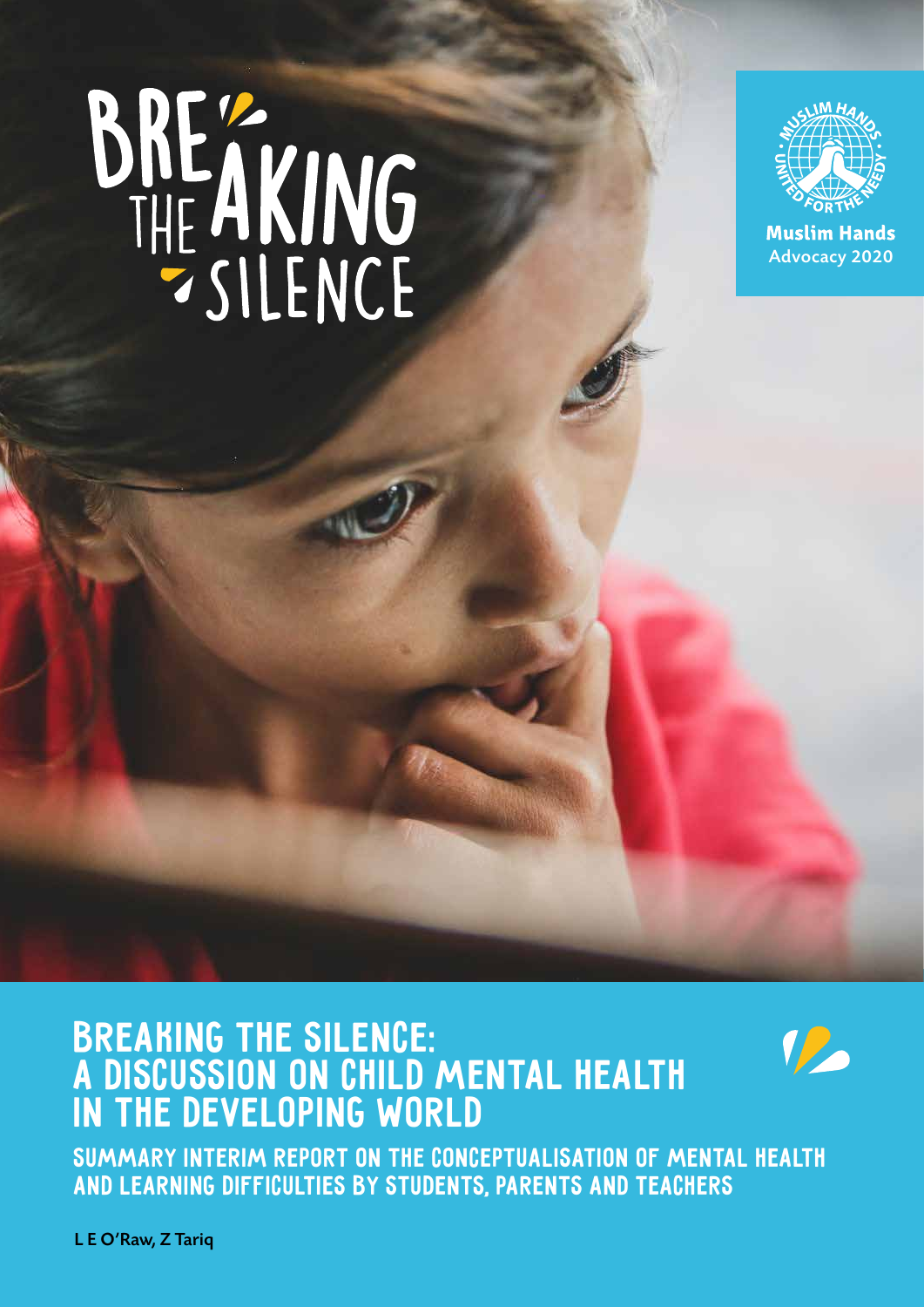# ABOUT MUSLIM HANDS

Muslim Hands is an international aid agency and NGO, that grew from a grass roots movement, responding to the Bosnian war in the early 90s and since then, has responded to countless more emergencies, as well as establishing long term projects such as schools, healthcare clinics and livelihood programmes worldwide. We operate in over 30 countries around the world, working with our partners and offices on the ground, distributing aid in an effective, efficient, and transparent manner to make a lasting difference to the communities we work with. We are dedicated to tackling the root causes of poverty, supporting people over long-term periods, and creating sustainable development opportunities for communities all around the world.

As a child focused charity, our aim is to ensure that we are at the forefront in responding to those vulnerable children. We want to promote the social inclusion of all children and dedicate our work to protect children's rights. Aside from the concrete aid we deliver, advocating is a much-needed approach that allows us to fight for the rights of children through increasing awareness and educating communities. Although developing countries have made great progress in getting children into the classroom and more children than ever are now in education, there is still a lot of work that needs to be done when it comes to fostering emotional wellbeing for pupils and offering quality learning environments.

We believe that every human has the right to an education, access to clean water and food and the means to support themselves, their family and their community. Education has been at the heart of what we do for over 25 years. It is a way out of poverty, a driving force for social change and an important aspect of personal development and welfare. We run education projects around the world and have built up a global network of schools, each catering to the specific needs of the area they are serving. Our work in education is about providing opportunities that empower people to build a better future for themselves, and to help improve the access to quality education for children in vulnerable, marginalised, and displaced communities.

To have greater impact in achieving results, Muslim Hands hopes to advocate to address the systemic cause of the problems that children in the developing world face and inform those on the importance of education. Through promoting an awareness raising campaign and using our position to help influence change, we hope to help make a real difference to the lives and wellbeing of many children worldwide.

 $C_{1}S_{1}$ 

Syed Lakhte Hassanain, Chairman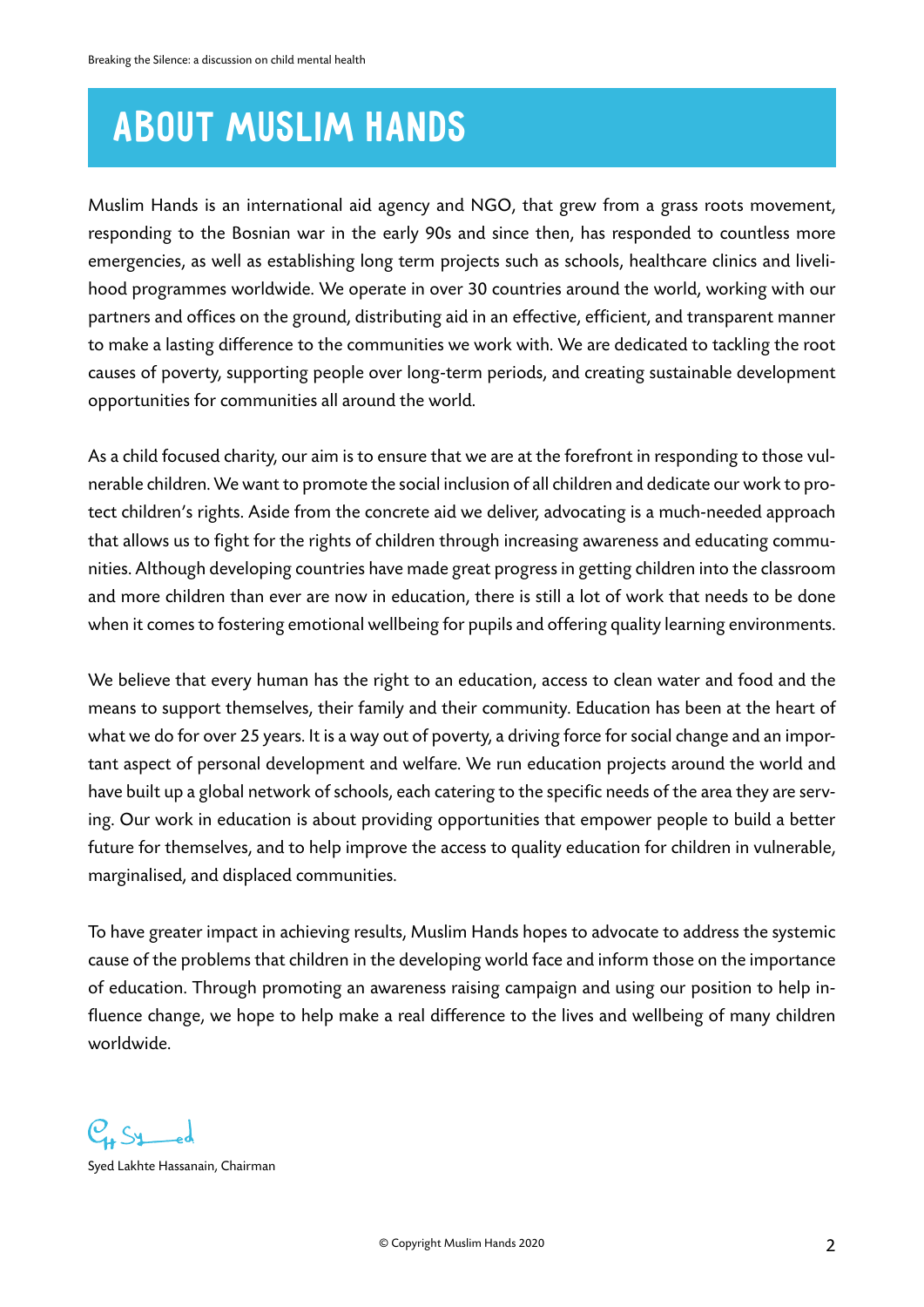

#### **INTRODUCTION**

**Despite huge strides in recent years, the mental health treatment gap remains enormous and represents a gross inequity that exists with people's ability to access mental health provisions in Low-Income and Middle-Income Countries (LMICs) [1].** 

The World Health Organisation (WHO) has published data that shows the global burden of mental disorders increasing and predict health systems throughout the world will be unable to cope [2]. Approximately 85% of the world population resides in 153 LMICs and more than 80% of people who have mental disorders are located in LMICs [3]. However, it is estimated that 90- 95% of mental health resources, including human resources for psychological therapies, are being delivered in countries that only account for 5% of the population. [4-8]. This is a global inequity and it is unjust.

Adult mental health and mental health throughout childhood are associated [1, 9, 10]. Estimates show mental health problems will affect at least 10–20% of youth in LMICs [11, 14]. These estimates are thought to be conservative and do not address issues such as stigma [9, 12], demand side barriers or supply side barriers [13]. However, despite decades showing the need for clear evidence-based research that leads to practical sustainable interventions, published research from LMICs contributed just 5% of the mental health research-related articles to the internationally indexed literature on mental health between 1997-2001 [12]. Furthermore, research has identified that despite the high demand for mental health and community-based support services in LMICs, availability and access to mental health services are grossly limited or often inadequate [3, 9, 11, 12]. The reality is Child and Adolescent Mental Health (CAMH) treatment is limited or simply does not exist for many children in LMICs [1-13].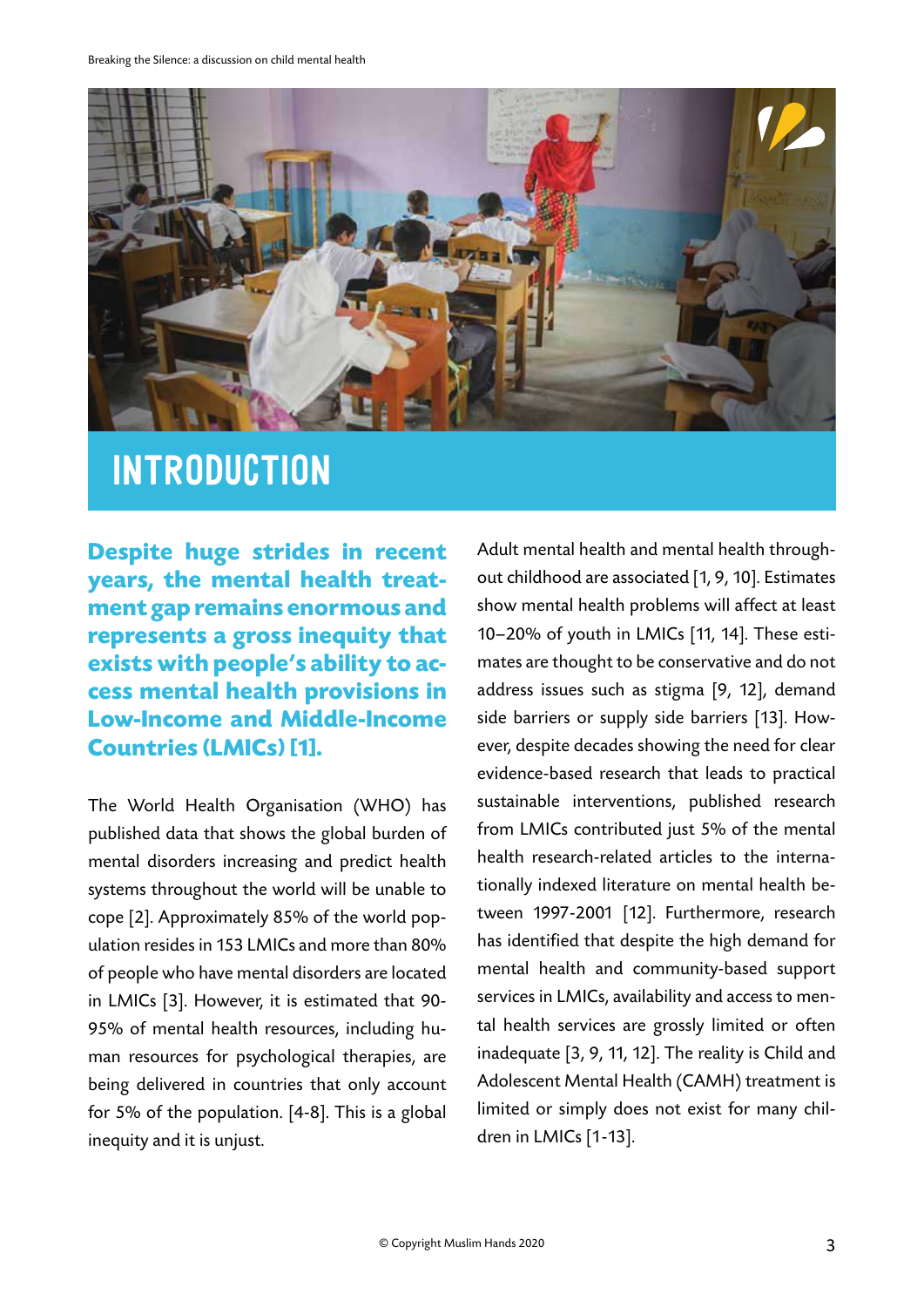Mental health problems among people with a learning disability are often overlooked, underdiagnosed, and left untreated as a result of poor understanding, awareness, evidence in this area and symptoms being mistakenly attributed to the person's learning disability [14]. Data has shown that people with lower intellectual ability had higher rates of symptoms of common mental health problems (25%) compared to those with average (17.2%) or above average (13.4%) intellectual functioning [15]. One study found that 54% of people with a learning disability have a mental health problem [16]. Furthermore, children with learning disabilities are four and a half times more likely to have a mental health problem than children without a learning disability [17]. To date, the authors are unaware of any study that has investigated the understanding of both the learning needs and mental health needs of students in any LMIC.

**Stigma associate with mental health and learning difficulties is a global phenomenon as are a range of discriminatory behaviours shown to those that have mental health issues or learning disabilities [6, 18]. A huge factor associated with lack of mental health early intervention is stigma [4-8, 18-19].** 

For example, one study showed that 80% of people with depression had experienced discrimination from family members, work relationships, within their marriage or with other interpersonal relationships in Nigeria [19]. However, there is a scarcity of literature regarding stigma or stigma reduction strategies concerning children and adolescents, with evidence es-

pecially rare for LMICs. Mental health stigma remains a significant barrier to help-seeking and can worsen youth mental health [8]. The efforts to combat stigmatisation of youth with mental health disorders, professionals must involve educating family members, peers, and school staff in an effort to overcome their inclinations to make negative assumptions and discriminate against these youth [8].

In the absence of costly professional therapeutic support available to children in LMICs [20], community-based interventions have been suggested. Existing studies on adolescent mental health interventions in LMICs have largely focused on either generic mental-health promotion for younger children in schools or psychological treatments for highly selected trauma-affected populations [21-22]. Despite 1 in 6 children in a number of LMICs being absent from education due to child labour, disability or exploitation [23], School-Based Interventions have been proposed to provide the basis for promoting the mental health of young people in LMIC [24] as they are one of the most important community settings, central to the lives of most young people in most LMICs [21-24]. The school setting provides a forum for promoting emotional and social competence as well as academic learning and offers a means of reaching the significant number of young people who experience mental health problems [23-24].

Educational opportunities throughout life are associated with improved mental health outcomes. The promotion of emotional health and wellbeing is a core feature of the WHO's Health Promoting Schools initiative [25]. There is good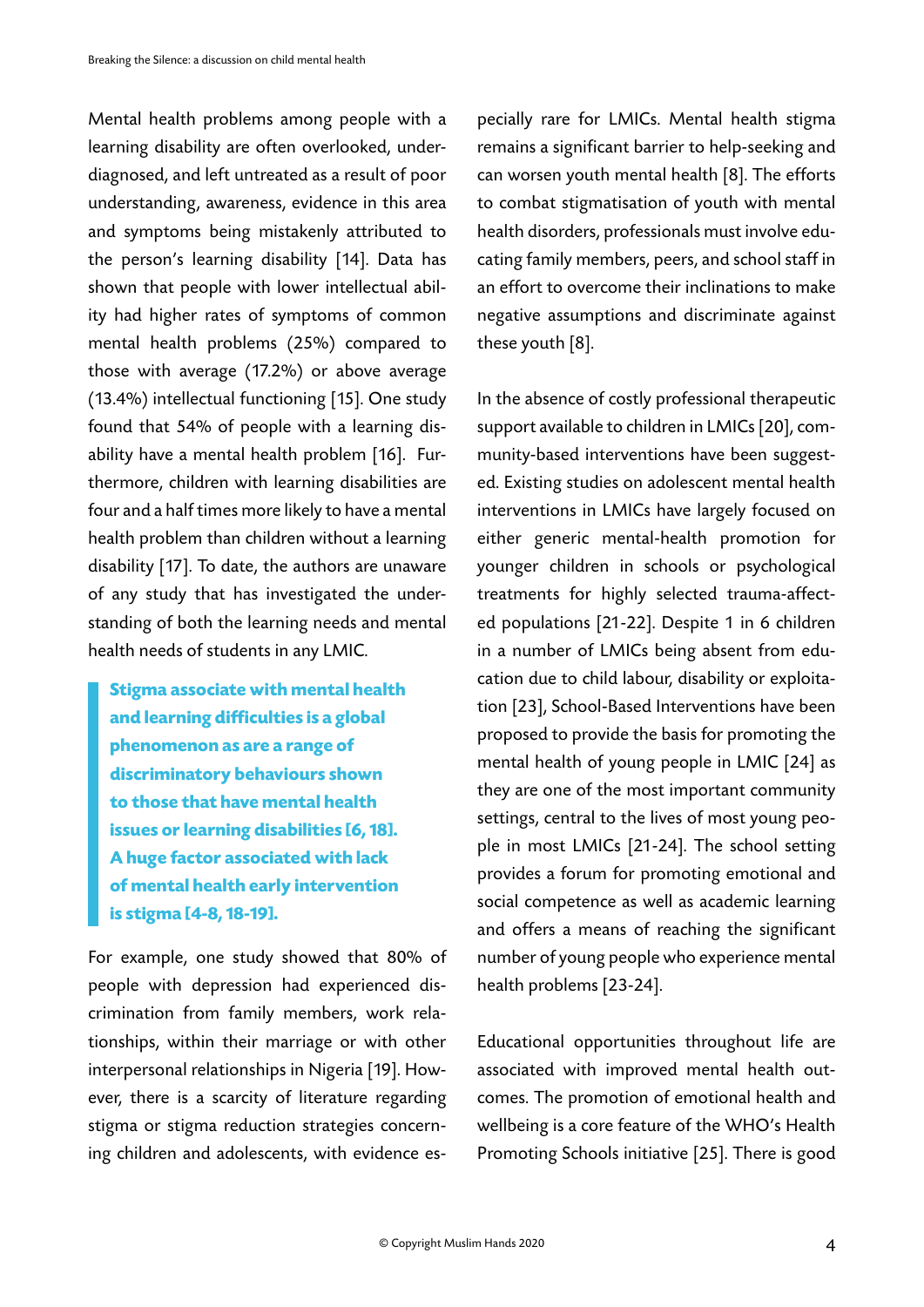evidence that mental health promotion programmes in schools, especially those adopting a whole school approach, lead to positive mental health, social and educational outcomes [23-25].

**Programmes incorporating life skills, social and emotional learning, and early interventions to address emotional and behavioural problems, can improve academic performance [25-26]. However, to date there has been no known research on direct school-based mental-health interventions, and only for the mental health promotion of young people in LMIC settings.**

Furthermore, as far as the authors are aware, no research has investigated the teacher, parent and student narrative on mental health attitudes or learning disabilities in LMICs.

Utilising schools as a sustainable solution to providing mental health intervention is not new: the UK has recently pledged to develop measures to enable teachers to have confidence and skills required to identify mental health issues in young people before they become critical [27], thus, reducing the costs of mental health in the UK. All new teachers in the UK will be trained to spot signs of mental health issues, backed up by statutory guidance to make clear the schools' responsibilities to protect a child's mental well-being. Accessing the expertise of teachers in this way is seen as sustainable and affordable [27]. Therefore, given the mental health demand is significantly higher in LMICs, it makes sense that LMICs should adopt a position whereby they can not only identify signs of mental health in young people, but they can provide affordable and sustainable early mental health intervention to prevent a mental health crisis.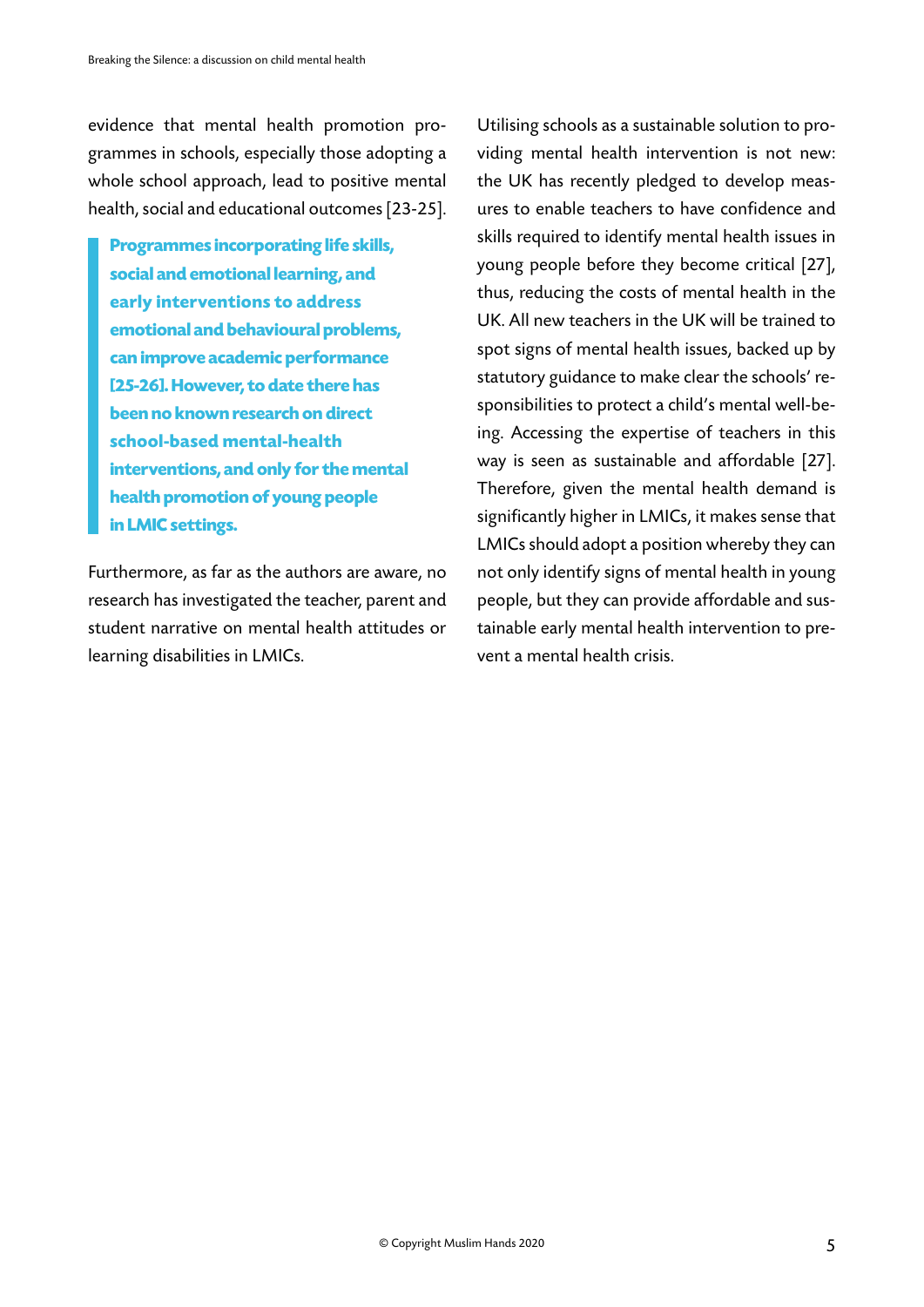

#### The Global CAMH Research Project: our overall aims

**Assess the mental health needs of students in school in several LMICs. The research project has already recruited over 200 schools in Pakistan as well as multiple schools in Malawi and Bangladesh.** 



**Explore the narratives used to describe the meaning of the terms 'mental health' and 'learning difficulties' by teachers and parents.** 

**If teachers show an absent of understanding or a limited understanding of the terms, provide CAMH Teacher Training in schools. If parents show an absent of understanding or a limited understanding of the terms, provide schools with a mental health awareness raising programme toolkit.** 



**Support teachers by providing them with mental health intervention training for sustainable school-based mental health interventions and a learning disabilities tool kit to support learning and well-being in the classroom.**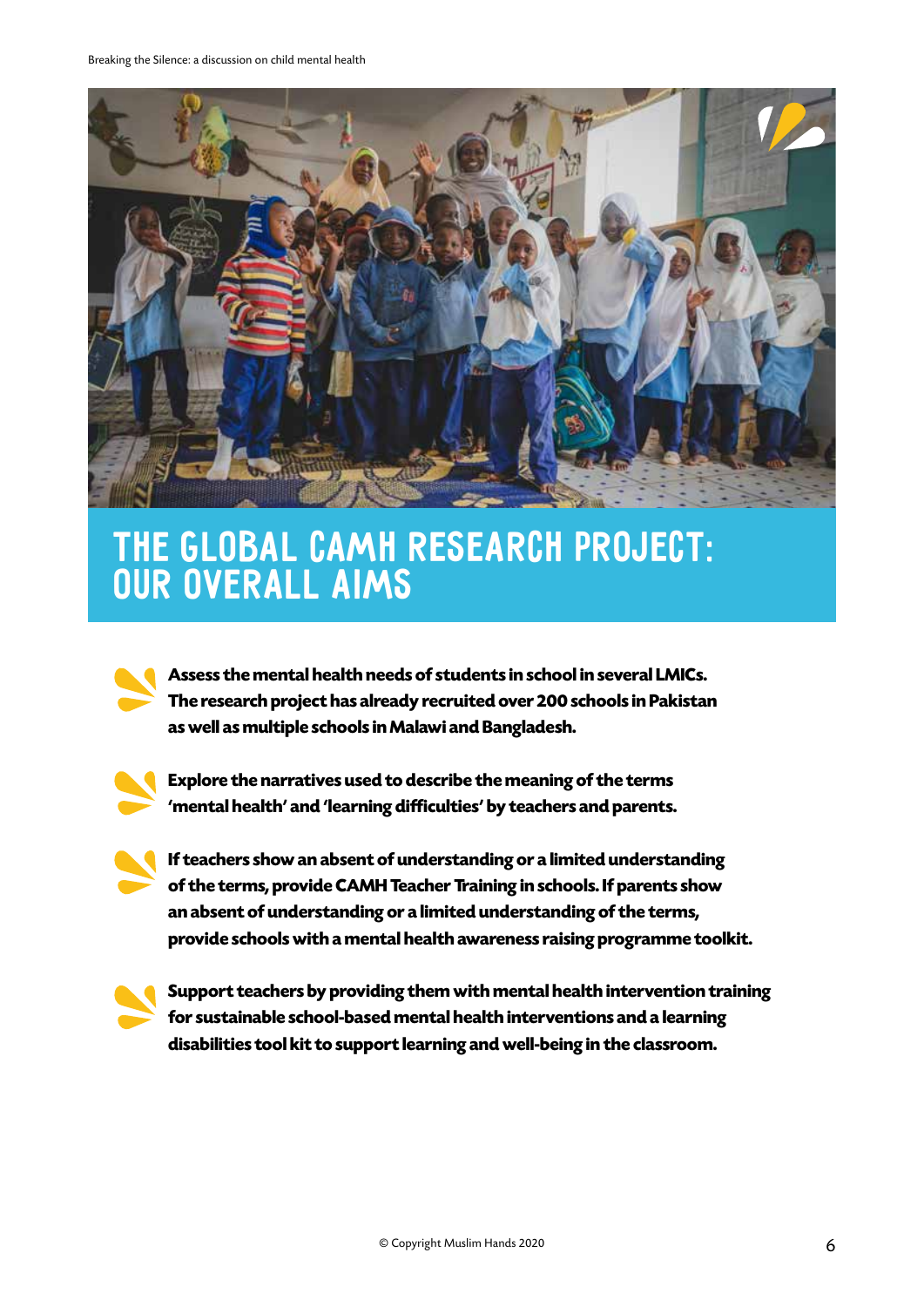

#### A Multi-Staged Method

We have identified three LMICs of interest to carry out CAMH action research, these are Bangladesh, Pakistan, and Malawi. In brief, in each LMIC a simple three phased approach is taken:



Understanding a) the current perspectives on mental health in each country from the view of the teacher, the parent and student and b) carry out an assessment of need for students within the study. This will be done using psychometric assessment methods and semi-structured interview methods.



Design and deliver any required teacher training for that intervention or advocacy programme. (Dependent on phased 1).



Evaluation of the 'success' of that intervention (in terms of cost, sustainability, and effectiveness, as gathered by feedback data).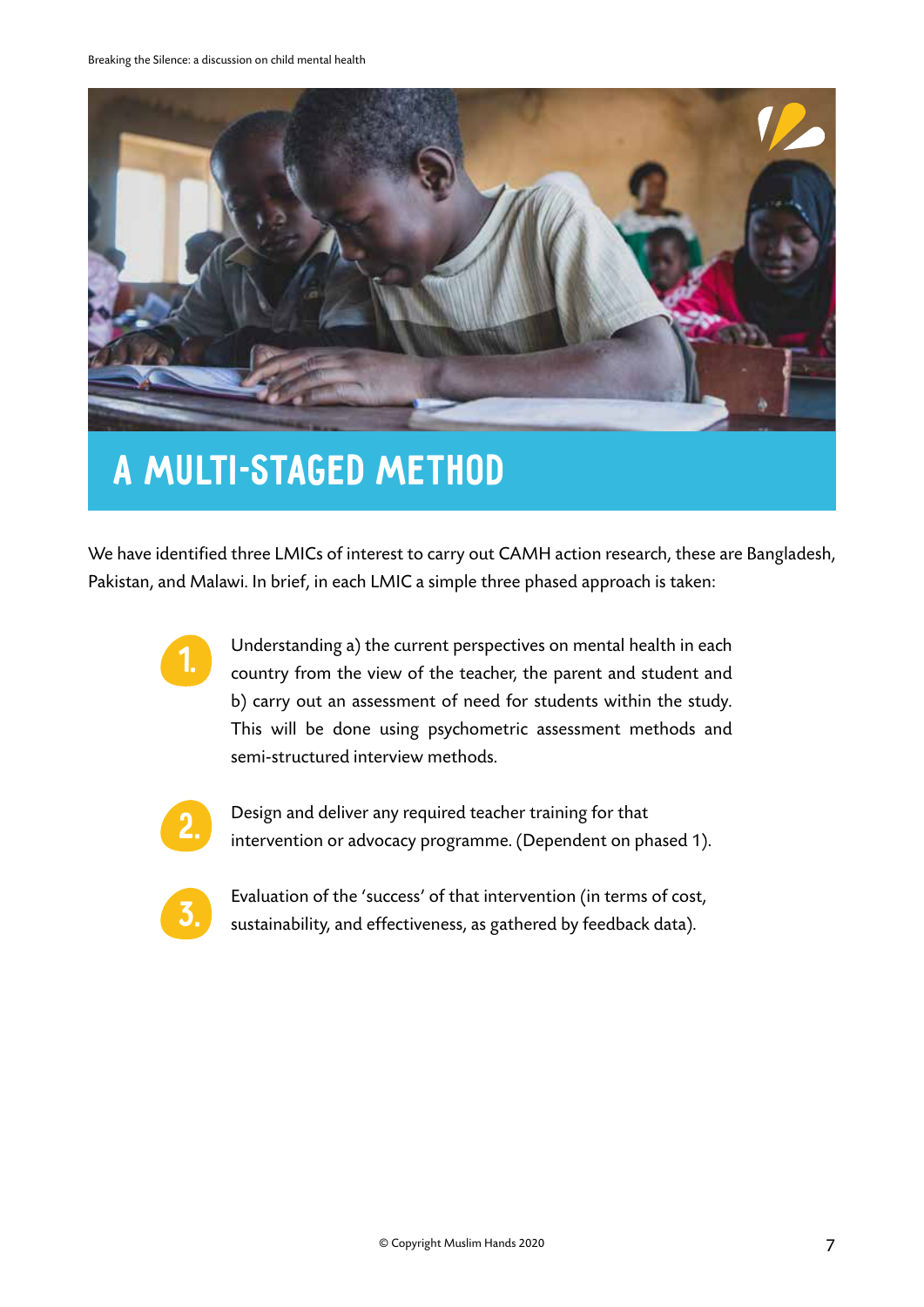#### Interim Findings: Bangladesh (Phase 1)

Due to the COVID-19 breakout, we were unable to collate data from Pakistan and Malawi and the data collection on the current feasibility within those two countries has been put on hold.

**This current research in Bangladesh was designed to explore the narratives used to describe the meaning of the terms 'mental health' and 'learning difficulties' that were provided by teachers, students and parents from two schools, one in Dhaka city and one in a rural location.** 

Our mixed methods approach also investigated the mental health needs and learning needs of the students within the study using quantitative and qualitative feedback data from a semi-structured interview and the following psychometric assessments: the Strengths and Difficulties Questionnaire (SDQ), the Risk-Taking Behaviour Assessment Scale (RTB), The Rosenberg Self-Esteem Scale (RSES) and an Adapted Version of the Revised Children and Adolescent Depression Scale (AV-RCADS and AV-RCADS-P). A pre-selected sample of participants were identified as being high needs from rural and non-rural schools in Bangladesh and further subdivided into student respondents, parent respondents, and teacher respondents in both a rural and a non-rural location. All child respondents were between 7 and 14 years of age. The majority of the student respondents were male, but with a relatively even split (52% male and 48% female). Quantifiable ordinal data was subjected to the nonparametric Mann Whitney U or the Kruskal Wallis One-Way Analysis of Variance using SPSS.

Mental health needs were identified in students in both rural and city locations, although students in the rural location had significantly higher mental health needs.

Several other findings were made. Semi-structured interviews were taken from students and parents in a rural and a non-rural location. Written narratives were also received from teachers. All narratives were explored using the thematic method of analysis to ascertain the meaning of the terms 'mental health' and 'learning difficulties' held by teachers and parents in a rural and a city location (Dhaka) in Bangladesh.

**Thematic analysis revealed that parents in the rural location do not understand the terms 'mental health' or 'learning disabilities' and therefore, it is not seen as a problem despite high reported mental health needs. Teachers in both the rural and city location have a limited understanding of both terms, as do parents in the city location. This lack of understanding is shown to prevent students access to support and increases stigmatization.** 

These findings of this investigation support Mental Health Educational Awareness advocacy.

> Please note, similar projects are in progress in Pakistan and Malawi.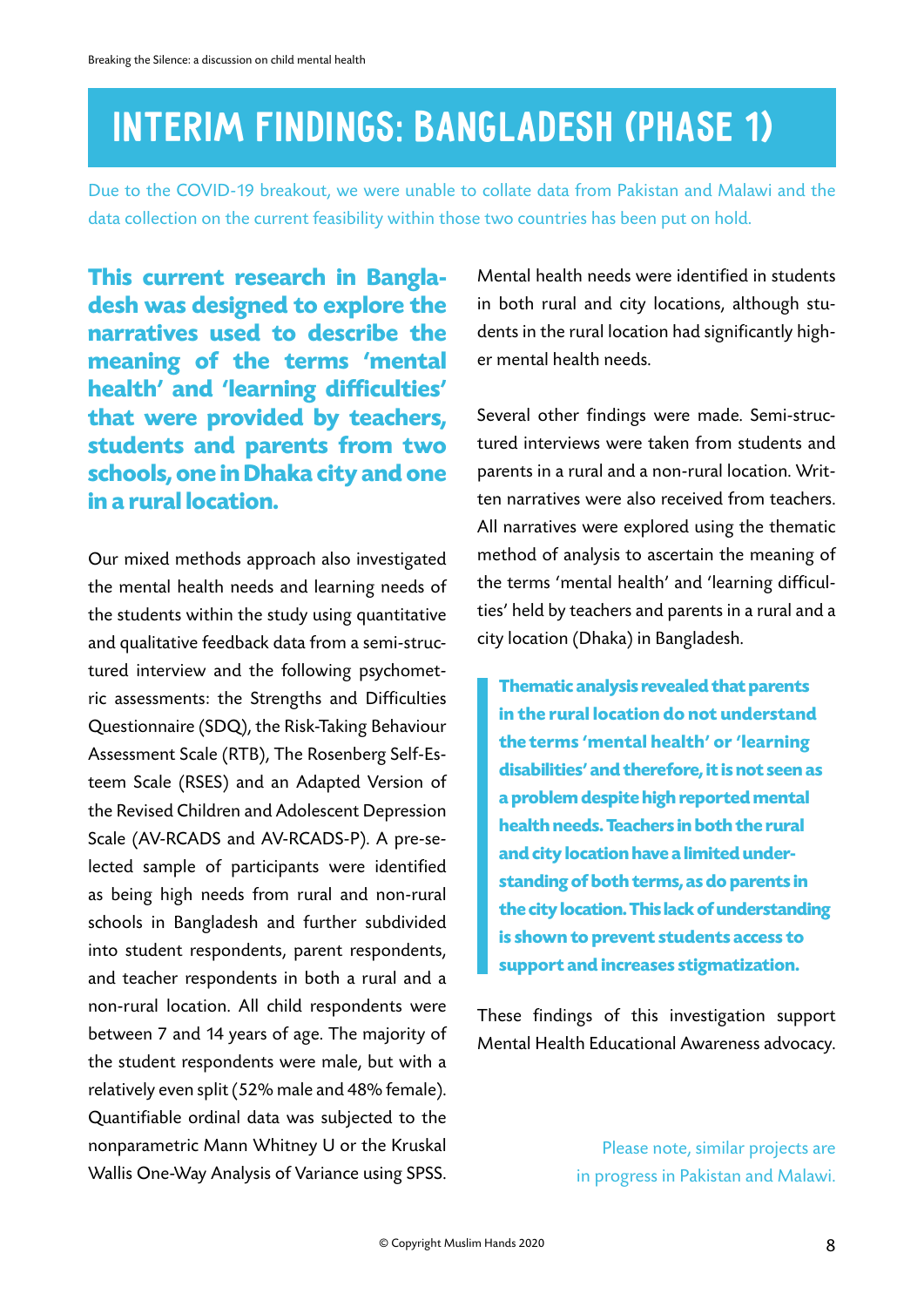

#### INTERIM KEY FINDINGS IN BANGLADESH

**Access to mental health interventions in schools are severely limited for young people in rural and city locations of Bangladesh despite a clear and present need.** 

**There is a clear lack of understanding about learning disabilities and mental health in rural locations in Bangladesh.** 

**A lack of, or limited parent and teacher understanding of 'mental health' and 'learning disabilities' prevents students accessing support and reinforces stigmatisation.** 

**Specialist teacher training on i) mental health interventions and ii) learning needs inclusion strategies would benefit students.** 

**There are more perceived barriers in rural locations than city locations that restrict access to education as well as mental health support due to poverty.**

#### **PROPOSALS FOR BANGLADESH: PHASE 2 IN PROGRESS**



A mental health advocacy 1. A mental health advocacy<br> **1.** programme to be ran by schools **2.** to support mental health awareness within communities.



Mental Health Teacher Training and toolkit to be piloted within Muslim Hands' schools to support early-stage intervention.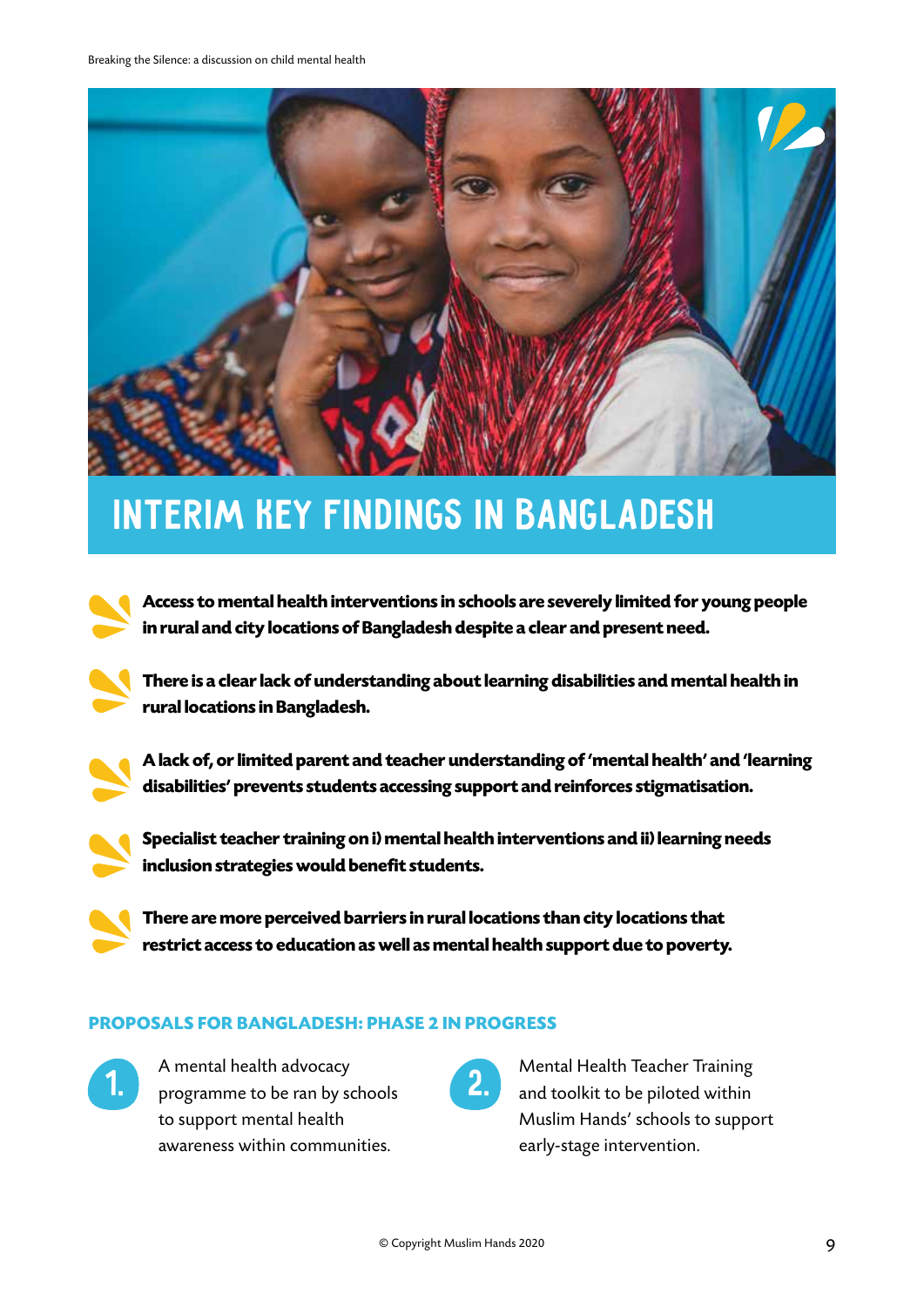

#### Summary statement

**Given the growing burden of mental health across the globe and an increasing population size, both high-income countries as well as LMICs could benefit from the identification of successful, low-cost, evidence-based interventions, particularly those that include the family and community-based provisions.** 

Mental disorders in LMIC do not attract enough global health policy attention and civil society movements for mental health in these countries are not well developed either, particularly because many LMIC lack data on adult mental health which results in critical gaps in the understanding of child and adolescent mental health. To provide the children and adolescent population around the world with mental health provision, school-based solutions appear to be a realistic and sensible step in the right direction to achieving this. Future intervention should include an effective dissemination of mental health and learning disability awareness

to teachers, as requested, but also to families within the context of their environments, who then have the ability to spread their developed awareness from the home and further into their communities.

**As a global society, we understand the relevance that schools can play in a child's development, and also their duty to promote the welfare of their pupils, which includes preventing the deterioration of children's health or development and acting promptly to enable all children have the best outcomes.** 

Furthermore, teachers within schools are naturally in situations where they can observe children and identify behaviour that suggests a child may be suffering from a mental health problem or be at risk of developing one [28].

As global citizens, we can ensure that mental health provisions are available to all, including those in LMICs, by increasing global mental health awareness and developing sustainable interventions.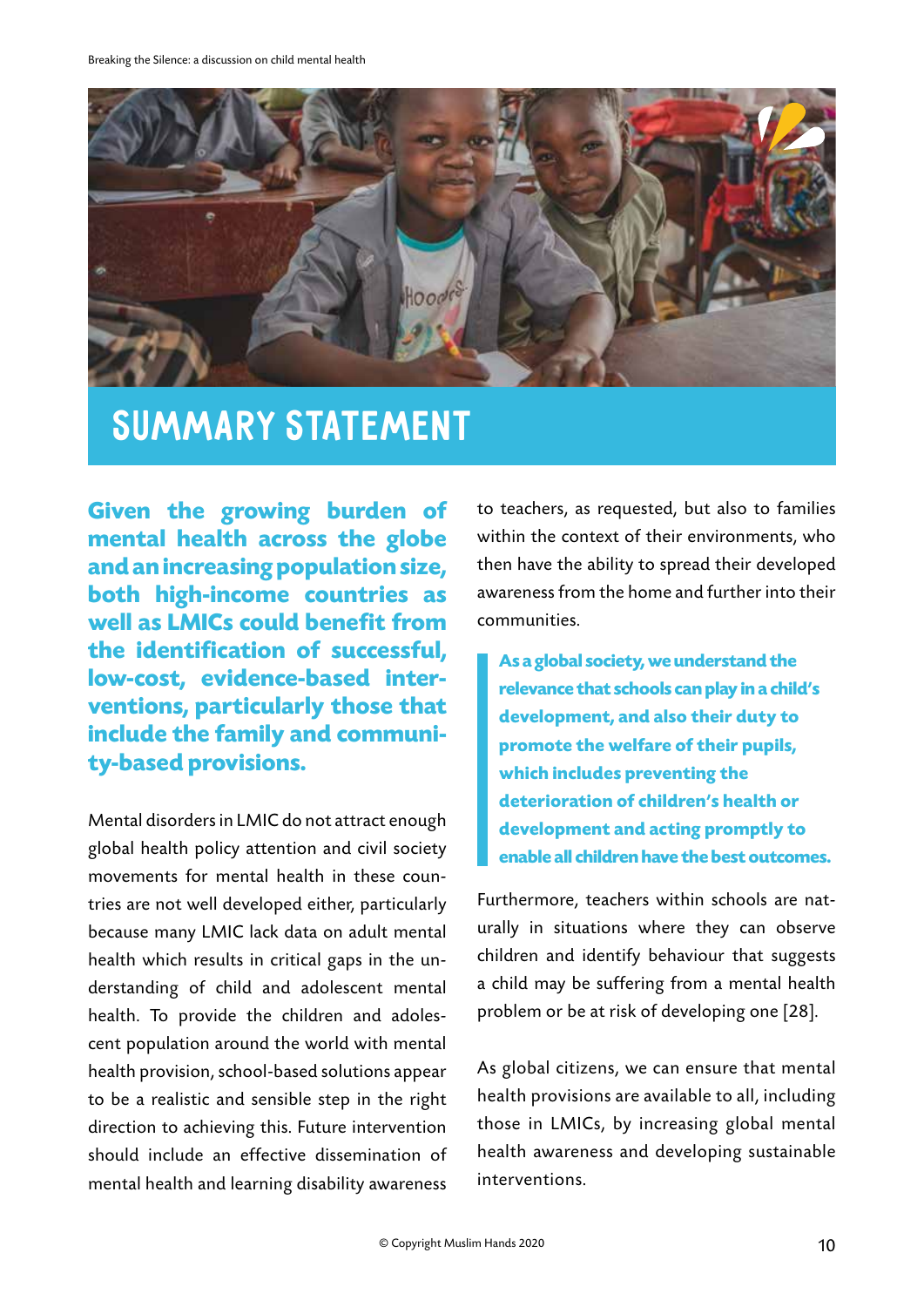# **REFERENCES**

- O'Raw LE, Tariq Z. An urgent request for evidence-based mental health intervention research in low-income and middle-income countries. Psychol Cogn Sci Open J. 2019; 5(2): 59-61. doi: 10.17140/PCSOJ-5-150 **1.**
- World Health Organisation (WHO). Mental Health Action Plan 2013-2020. Web site. https:// www.who.int/mental\_health/publications/action\_plan/en/. Accessed October 29, 2019. **2.**
- Jacob K, Sharan P, Mirza I, et al. Mental health systems in countries: Where are we now? Lancet. 2007; 370: 1061-1077. doi: 10.1016/S0140-6736(07)61241-0 **3.**
- Patel V, Xiao S, Chen H, et al. The magnitude of and health system responses to the mental health treatment gap in adults in India and China. Lancet. 2016; 388: 3074-3084. doi: 10.1016/ S0140-6736(16)00160-4 **4.**
- Kauye, F., et al., Increasing the capacity of health surveillance assistants in community mental health care in a developing country, Malawi. Malawi Medical Journal, 2011. 23(3): p. 85-88. **5.**
- Lim SS, Vos T, Flaxman AD, et al. A comparative risk assessment of burden of disease and injury attributable to 67 risk factors and risk factor clusters in 21 regions, 1990-2010: A systematic analysis for the Global Burden of Disease Study 2010. Lancet. 2013; 280: 2224-2260. doi: 10.1016/S0140-6736(12)61766-8 **6.**
- Bloom DE, Cafiero-Fonseca ET, McGovern ME et al. The macroeconomic impact of non-communicable diseases in China and India: Estimates, projections, and comparisons. The Journal of the Economics of Ageing. 2014; 4: 100-111. doi: 10.1016/j. jeoa.2014.08.003 **7.**
- Lasalvia A, Zoppei S, Van Bortel T, et al. Global pattern of experienced and anticipated discrimination reported by people with major depressive disorder: A cross-sectional survey. Lancet. 2013; 9860: 55-62. doi: 10.1016/S0140-6736(12)61379-8 **8.**
- Global Forum for Health Research, World Health Organisation (WHO). Research capacity for mental health in low- and middle-income countries: Results of a mapping project. https:// www. who.int/mental\_health/MHRC\_FullText.pdf. Accessed October 29, 2019. **9.**
- Uddin R, Burton NW, Maple M, Khan SR, Khan A. Suicidal ideation, suicide planning, and suicide attempts among adolescents in 59 low-income and middle-income countries: A population-based study. Lancet Child Adolesc Health. 2019; 3: 223-233. doi: 10.1016/ S2352- 4642(18)30403-6 **10.**
- Kieling C, Baker-Henningham H, Belfer M, et al. Child and adolescent mental health worldwide: Evidence for action. Lancet. 2011; 378: 1515-1525. doi: 10.1016/S0140-6736(11)60827-1 **11.**
- Saxena S, Paraje G, Sharan P, Karam G, Sadana R. The 10/90 divide in mental health research: Trends over a 10-year period. Br J Psychiatry. 2006; 188: 81-82. doi:11.1192/bjp.bp.105.011221 **12.**
- Patel V, Araya R, Chatterjee S, et al. Treatment and prevention of mental disorders in low-income and middle-income countries. Lancet. 2007; 370: 991-1004. doi: 1016/S0140- 6736(07)61240-9 **13.**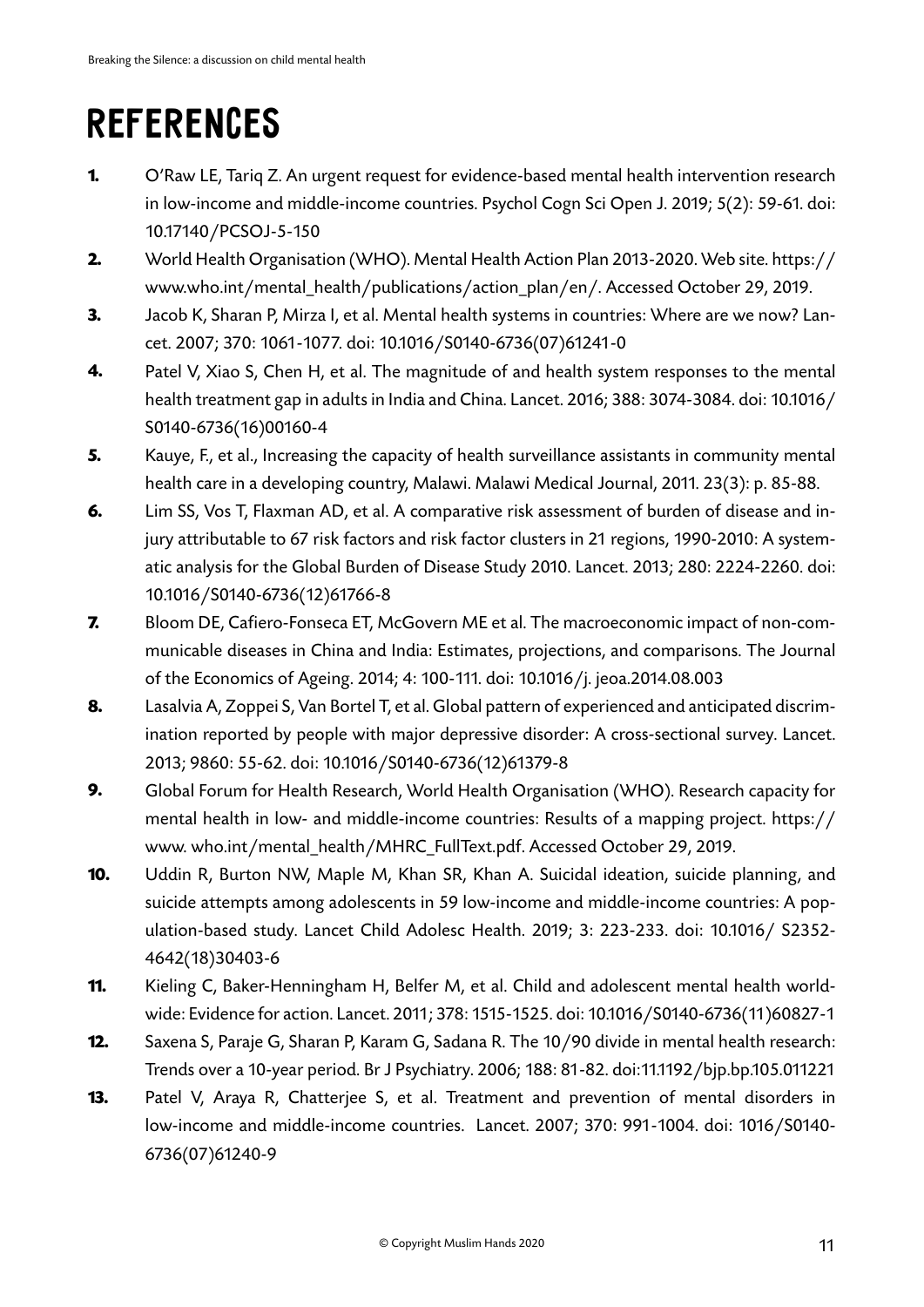- Raj, D., Stansfeld, S., Weich, S., Stewart, R., McBride, O., Brugha, T., ... & Papp, M. (2016). Chapter 13: Comorbidity in mental and physical illness. In S. McManus, P. Bebbington, R. Jenkins,  $\mathfrak{G}$  T. Brugha (Eds.), Mental health and wellbeing in En **14.**
- Szmukler G, (2017) "The UN Convention on the Rights of Persons with Disabilities: 'Rights, will and preferences' in relation to mental health disabilities", International Journal of Law and Psychiatry, 54, pp. 90-97. ISSN 0160-2527, https://doi.org/10.1016/j.ijlp.2017.06.003.gland: Adult Psychiatric Morbidity Survey 2014. Leeds: NHS Digital. **15.**
- Khalil A, Gondal F, Imran N, Waqar Azeem M, (2020) "Self-Stigmatization in children receiving mental health treatment in Lahore, Pakistan", Asian Journal of Psychiatry, 47, 101839, ISSN 1876-2018, https://doi.org/10.1016/j.ajp.2019.10.019. **16.**
- Tally Moses T, (2010) "Being treated differently: Stigma experiences with family, peers, and school staff among adolescents with mental health disorders", Social Science & Medicine, 70, 7, pp. 985-993, ISSN 0277-9536, https://doi.org/10.1016/j.socscimed.2009.12.022. **17.**
- Jones RB, Thapar A, Stone Z, Thapar A, Jones I, Smith D, Simpson S. "Psychoeducational interventions in adolescent depression: A systematic review", Patient Education and Counseling, 2018, 101, 5, pp. 804-816, ISSN 0738-3991, https://doi.org/10.1016/j.pec.2017.10.015. **18.**
- Oshodi YO, Abdulmalik J, Ola B, James BO, Bonetto C…. Cristofalo D. "Pattern of experienced and anticipated discrimination among people with depression in Nigeria: a cross-sectional study", Social Psychiatry and Psychiatric Epidemiology, 2014, 49, 2, pp. 259-266 **19.**
- World Health Organization "The Global Burden of Disease", 2004 Update. Geneva, Switzerland: World Health Organization. **20.**
- Barry MM, Clarke AM, Jenkins R, Patel V. "A systematic review of the effectiveness of mental health promotion interventions for young people in low and middle income countries", BMC Public Health, 2013, 13, 1, p. 835 **21.**
- McMullen JD, McMullen N. "Evaluation of a teacher-led, life-skills intervention for secondary school students in Uganda", Social Science & Medicine, 2018, 217, pp.10-17. **22.**
- United Nations Children's Fund (UNICEF) "Progress for children: A world fit for children statistical review", 2007. Vol. 6. New York: UNICEF. **23.**
- Farahmand, FK, Grant KE, Polo AJ, Duffy, SN. "School-based mental health and behavioral programs for low-income, urban youth: A systematic and meta-analytic review", Clinical Psychology: Science and Practice, 2011, 18, 4, pp. 372-390 **24.**
- World Health Organization: WHO's Global School Health Initiative: Health Promoting Schools. Geneva: World Health Organization, 1998. **25.**
- Wells J, Barlow J, Stewart-Brown S. "A systematic review of universal approaches to mental health promotion in schools". 2001, Oxford: Health Service Research Unit. **26**
- Department for Education, "State of the Nation 2019: Children and Young People's Wellbeing", Research report, October 2019. **27.**
- Department for Education "Mental health and behaviour in schools", November 2018, DFE-00327-2018 **28.**